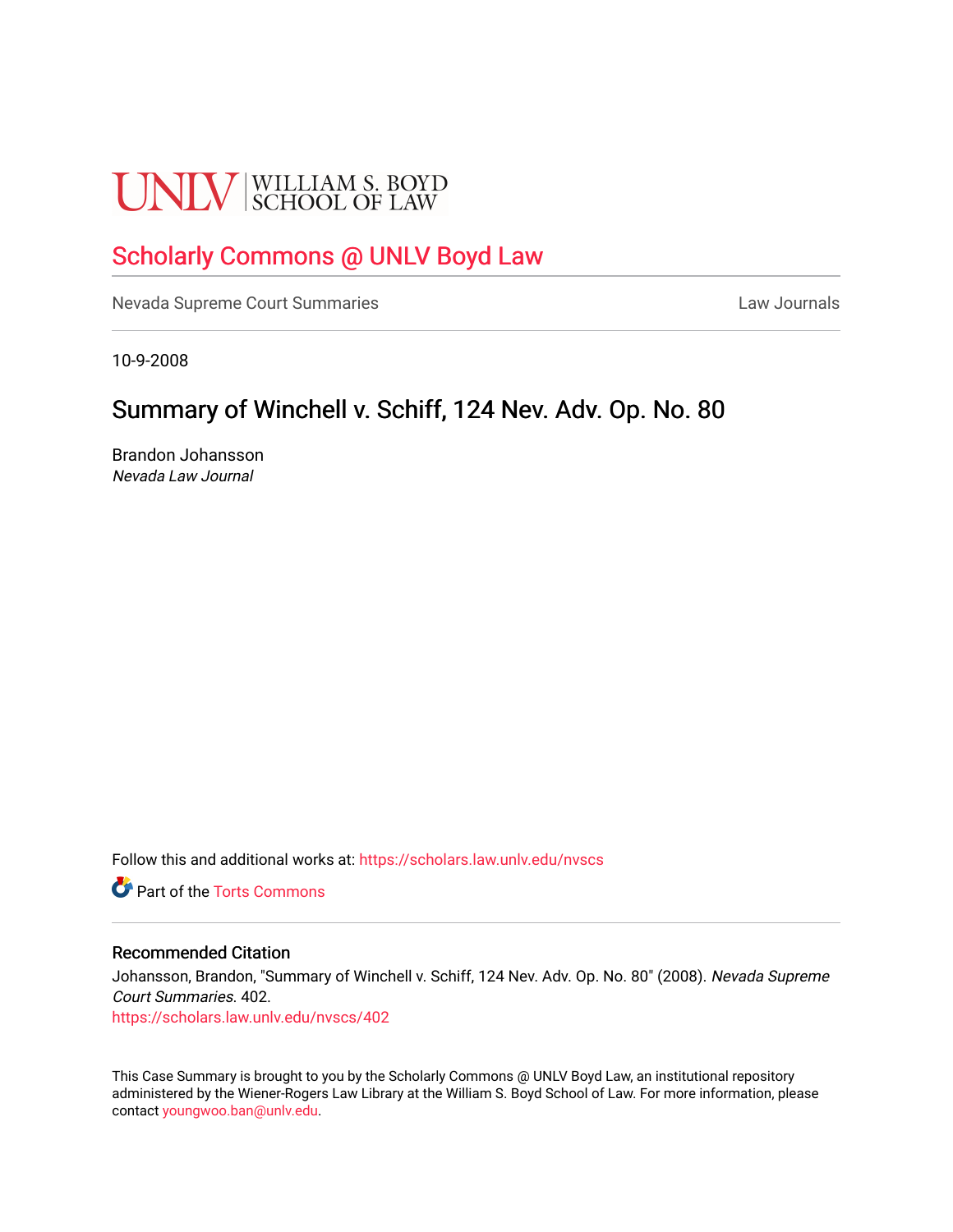## *Winchell v. Schiff***, 124 Nev. Adv. Op. No. 80 (Oct. 9, 2008)[1](#page-1-0)**

### **TORTS – CONVERSION**

#### **Summary**

 Appeal and cross-appeal from a district court judgment entered on a jury verdict in a conversion/lease action.

#### **Disposition/Outcome**

 Affirmed in part, reversed in part, and remanded with instructions. There was substantial evidence to support the jury's verdict for conversion, but the award should have been offset by awards received under the insurance policy. Actual losses resulting from a conversion claim not only include the lost inventory, but the value of a lost business. Winchell did not demonstrate enough facts to support claims for breach of the covenant of quiet enjoyment and trespass and did not show that punitive damages were appropriate. Schiff did not prove that additur was warranted on her breach of contract damages award.

#### **Factual and Procedural History**

Winchell,  $d/b/a$  CGL Seafood, Inc., owned and operated a wholesale fresh fish business in Las Vegas. Winchell leased a cold storage facility from Renate Schiff, the Trustee of Schiff Properties. The lease was a two-year agreement that would expire in December 2000. Winchell was required to keep insurance on the property and indemnify Schiff. The agreement also provided that Schiff and her agents could enter the storage space at any reasonable time for inspection and maintenance purposes.

 On April 21, 2000, Schiff's property manager, Beryl Duncan, became concerned that Winchell may have abandoned the premises. Duncan had previous experience with tenants shutting off the power and vacating the premises in cold storage units. Duncan attempted to contact Winchell by telephone, but to no avail. Duncan determined to inspect the unit and hired a locksmith to drill out and replace the locks. As the locksmith opened the door, the alarm went off. Duncan instructed the locksmith to cut the wires to the alarm, but the locksmith only cut the audible portion and the alarm system was still able to record. When in the unit, Duncan found the electricity to be on and that the unit was full of inventory. The locksmith replaced the lock and gave Duncan a new set of keys.

 Winchell returned to Las Vegas on August 23, 2000, and upon returning to the unit, noticed the locks had been changed. Winchell called Schiff and the police. Upon entering the unit, Winchell noticed between \$30,000 and \$45,000 worth of inventory had been removed. A review of the alarm showed that an unaccounted entry had been made on the morning of August 23, 2000. Winchell filed an insurance claim and received \$33,084.

 Winchell recounted that this incident led to the demise of his business in October 2000, and Winchell stopped paying rent two months prior to the lease expiration and vacated the building. Winchell filed suit against Schiff for conversion, breach of quiet enjoyment, breach of

 $\overline{a}$ 

<span id="page-1-0"></span><sup>&</sup>lt;sup>1</sup> By Brandon Johansson.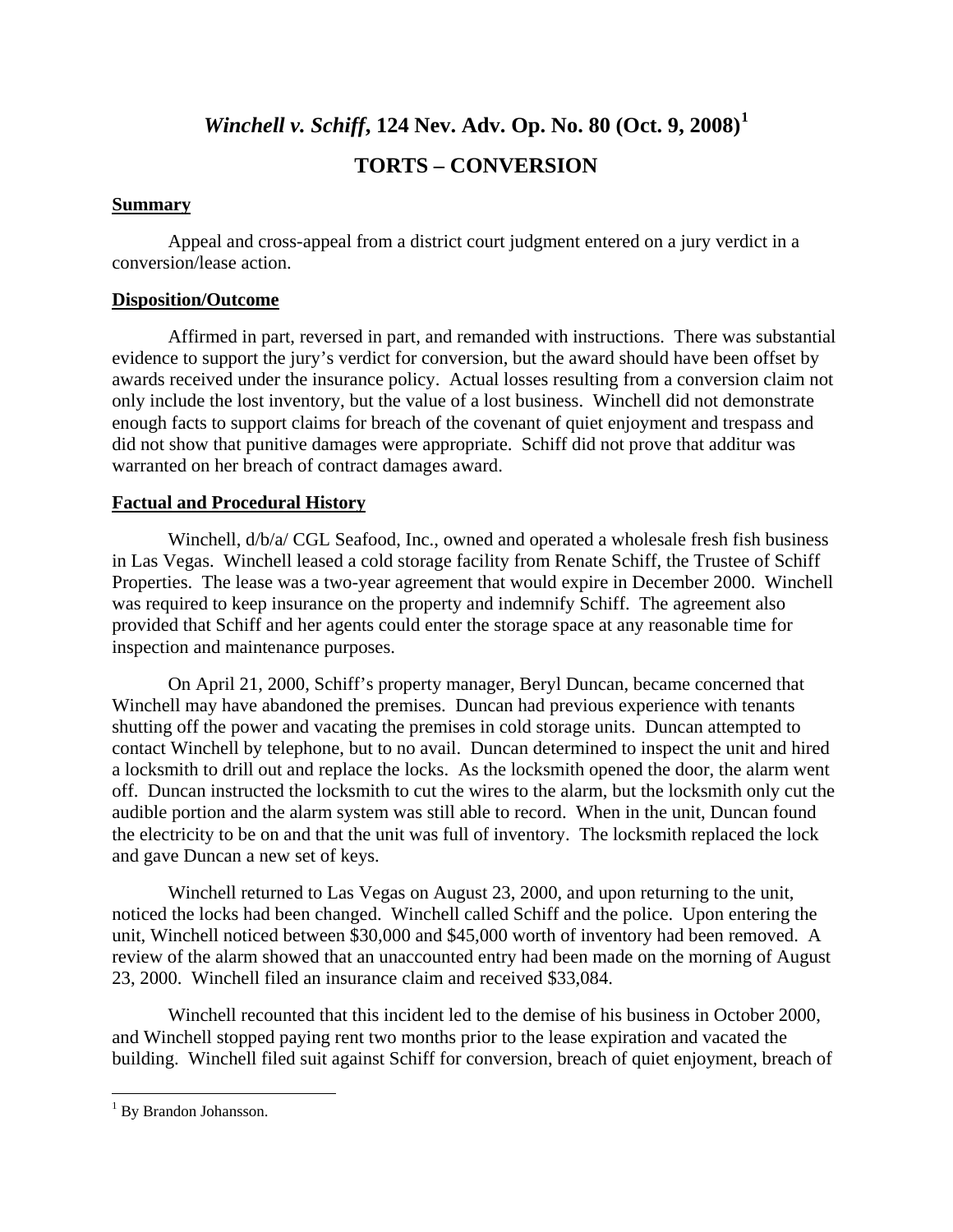contract, and trespass, and sought punitive damages. Schiff counter claimed for breach of contract based on the early determination of the lease.

 The district court granted Winchell's motion in limine to exclude collateral sources of payments such as the insurance proceeds. At the end of Winchell's case, Schiff moved in open court for judgment as a matter of law on each of Winchell's actions. The district court granted in part and dismissed the claims for breach of quiet enjoyment, breach of contract<sup>[2](#page-2-0)</sup>, trespass, and the request for punitive damages. Only Winchell's conversion and Schiff's breach of contract claims remained. On the conversion claim, Winchell argued that he was entitled to full compensation for actual damages, including loss of inventory and his business, and the jury awarded him \$210,000. The jury awarded Schiff \$2,880 in damages for breach of contract.

 Following the verdict, the district court denied Schiff's motion to offset Winchell's damages by the amount Winchell received from the insurance policy. Schiff also motioned for a new trial, but the court entered judgment on the jury's verdict.

#### **Discussion**

#### **Conversion**

 On appeal, Schiff argues that there was not substantial evidence to support the jury's award. "Substantial evidence is evidence that a reasonable mind might accept as adequate to support a conclusion."<sup>[3](#page-2-1)</sup> To show conversion, Winchell would have to show that Schiff exerted an act of dominion over his personal property, in derogation of his rights in the property. The evidence at trial showed that Duncan exerted dominion over Winchell's property by having the locksmith replace the locks and disarm the alarm system. Schiff's agents were the only ones to have access to the building after the locksmith changed the locks and it was during this time that the inventory was removed. From this, the jury could have reasonably inferred that Schiff wrongfully exerted dominion over Winchell's unit and inventory.

 Schiff argues in the alternative, that the jury's award should only reflect Winchell's actual losses of \$30,000-\$45,000. At trial, Winchell presented evidence through documentary evidence that the business was valued at around \$500,000. The value of the property at the time of conversion is an appropriate measure of damages when the defendant does not return the property.<sup>[4](#page-2-2)</sup> When there is "a serious interference to a party's rights in his property . . . the injured party should receive full compensation for his actual losses."<sup>[5](#page-2-3)</sup> In this case, the conversion led to a total loss of Winchell's business, and Winchell is entitled to the value of the lost business and inventory.

#### Collateral Source

 Schiff argues the district court abused its discretion by not offsetting the damages award by the amount Winchell received from his insurance policy. The collateral source rule prevents the jury from limiting the plaintiff's award on the ground that he received compensation from a

 $\overline{a}$ 

<span id="page-2-0"></span><sup>&</sup>lt;sup>2</sup> Winchell does not contest the breach of contract claim on appeal.<br><sup>3</sup> First Interstate Bank v. Jathros, Auto Body, 106 Nov. 54, 56, 787 I

<span id="page-2-1"></span> $3$  First Interstate Bank v. Jafbros Auto Body, 106 Nev. 54, 56, 787 P.2d 765, 767 (1990).

<sup>4</sup> Bader v. Cerri, 96 Nev. 352, 356, 609 P.2d 314, 317 (1980) (overruled on other grounds).

<span id="page-2-3"></span><span id="page-2-2"></span><sup>5</sup> *Id.*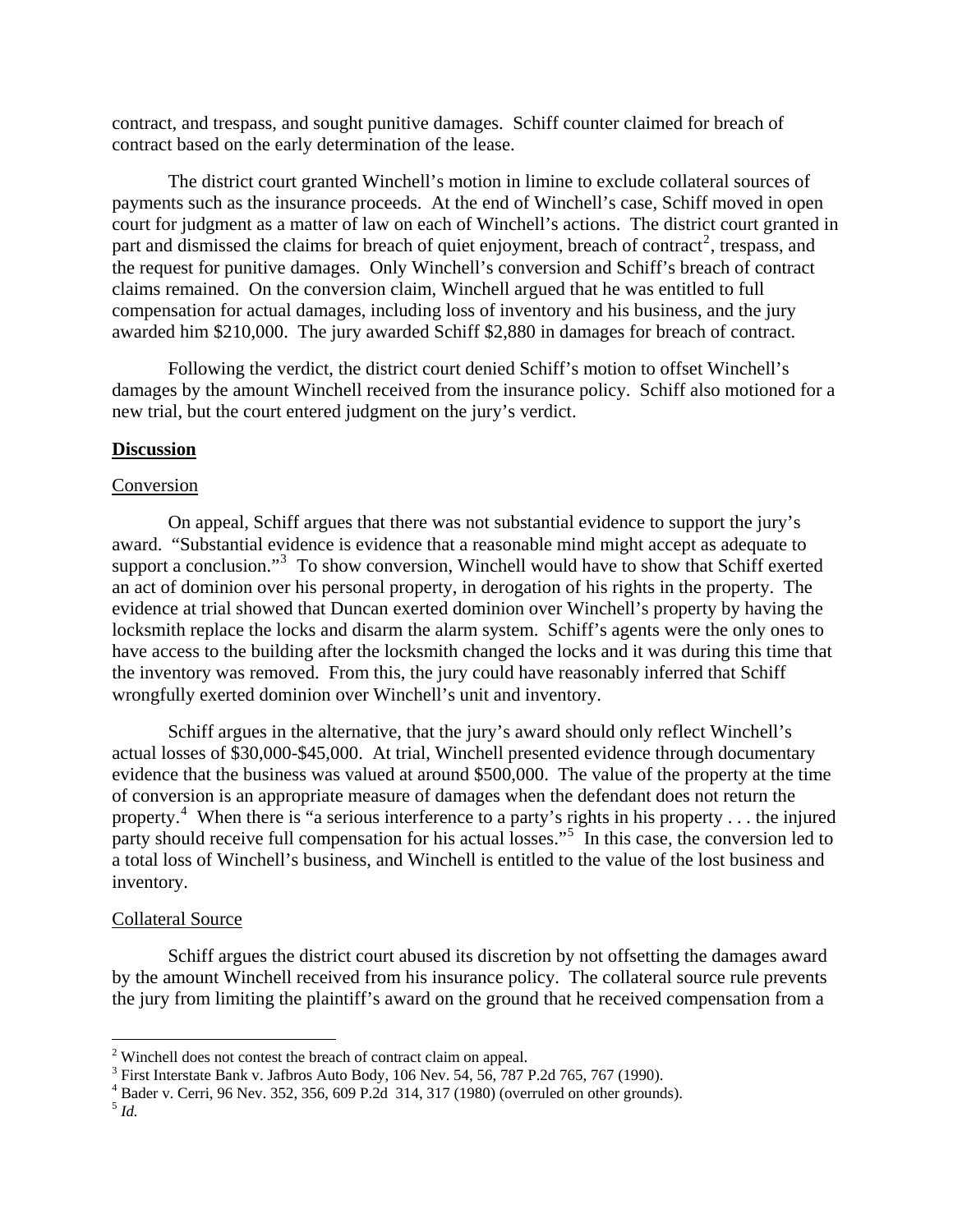source other than the tortfeasor.<sup>[6](#page-3-0)</sup> The Court concluded that it was not convinced that the insurer was a wholly independent tortfeasor. Winchell was obligated to make the insurance policy proceeds available to Schiff for any losses resulting from his use of the property, and the jury's award should have been offset by the insurance policy proceeds.

#### Judgment as a Matter of Law

 Winchell argues that the district court wrongly entered a judgment as a matter of law regarding his claims for breach of quiet enjoyment and trespass, and denying his request for punitive damages. The district court may grant a motion for judgment as a matter of law if the nonmoving party "has failed to prove a sufficient issue for the jury."<sup>[7](#page-3-1)</sup> The Court reviewed these appeals de novo.

#### Breach of Quiet Enjoyment

 In an action for the breach of quiet enjoyment, the tenant must only show constructive eviction, not actual eviction. If actual eviction was required, it would require the tenant to suffer by requiring him to wait until the landlord evicted him before asserting a breach of the covenant. Under the lease in this case, Schiff and her representatives were permitted to enter the storage unit at any reasonable time for inspection. Winchell could not show that Schiff constructively evicted him because he waived his right to refuse to allow Schiff to enter. The district court did not err in granting the motion for judgment as a matter of law regarding the breach of the covenant of quiet enjoyment.

#### Trespass

 For the same reasons as stated above, Winchell cannot prevail on a claim for trespass because he waived his right to not allow Schiff to enter. An action for trespass can be maintained against a landlord absent a showing that the landlord has reserved a right of entry.<sup>[8](#page-3-2)</sup> There was no evidence offered to show that Schiff entered the building for any other purpose other than to inspect the premises. Therefore, the district court did not err in granting the motion regarding this issue.

#### Punitive Damages

 Winchell argues Schiff's conduct was oppressive. In Nevada, punitive damages may be awarded when the plaintiff proves fraud, malice, or oppression by clear and convincing evidence.<sup>[9](#page-3-3)</sup> In this case, Schiff's action did not amount to a conscious disregard of Winchell's rights. The district court did not abuse its discretion in denying punitive damages.

 $\overline{a}$ 

<span id="page-3-0"></span> $6$  Bass-Davis v. Davis, 122 Nev. 442, 454, 134 P.3d 103, 110 (2006) (recognizing that collateral source evidence is generally prohibited because it prejudices the jury and greatly increases the likelihood that the jury will reduce an award of damages because it knows the plaintiff is already receiving compensation). <sup>7</sup> NEV. R. CIV. P. 50(a)(1).

<span id="page-3-3"></span><span id="page-3-2"></span><span id="page-3-1"></span><sup>&</sup>lt;sup>8</sup> See 52A C.J.S. *Landlord and Tenant* § 721 (2003); 49 AM. JUR. 2d *Landlord and Tenant* § 437 (2006).<br><sup>9</sup> See NEV. REV. STAT. 42.005. "Oppression" means despicable conduct that subjects a person to cruel and unjust hardship with conscious disregard of the rights of the person. NRS 42.001(4). "Conscious disregard" means the knowledge of the probable harmful consequences of a wrongful act and a willful and deliberate failure to act to avoid those consequences. *Id.* at 42.001(1).